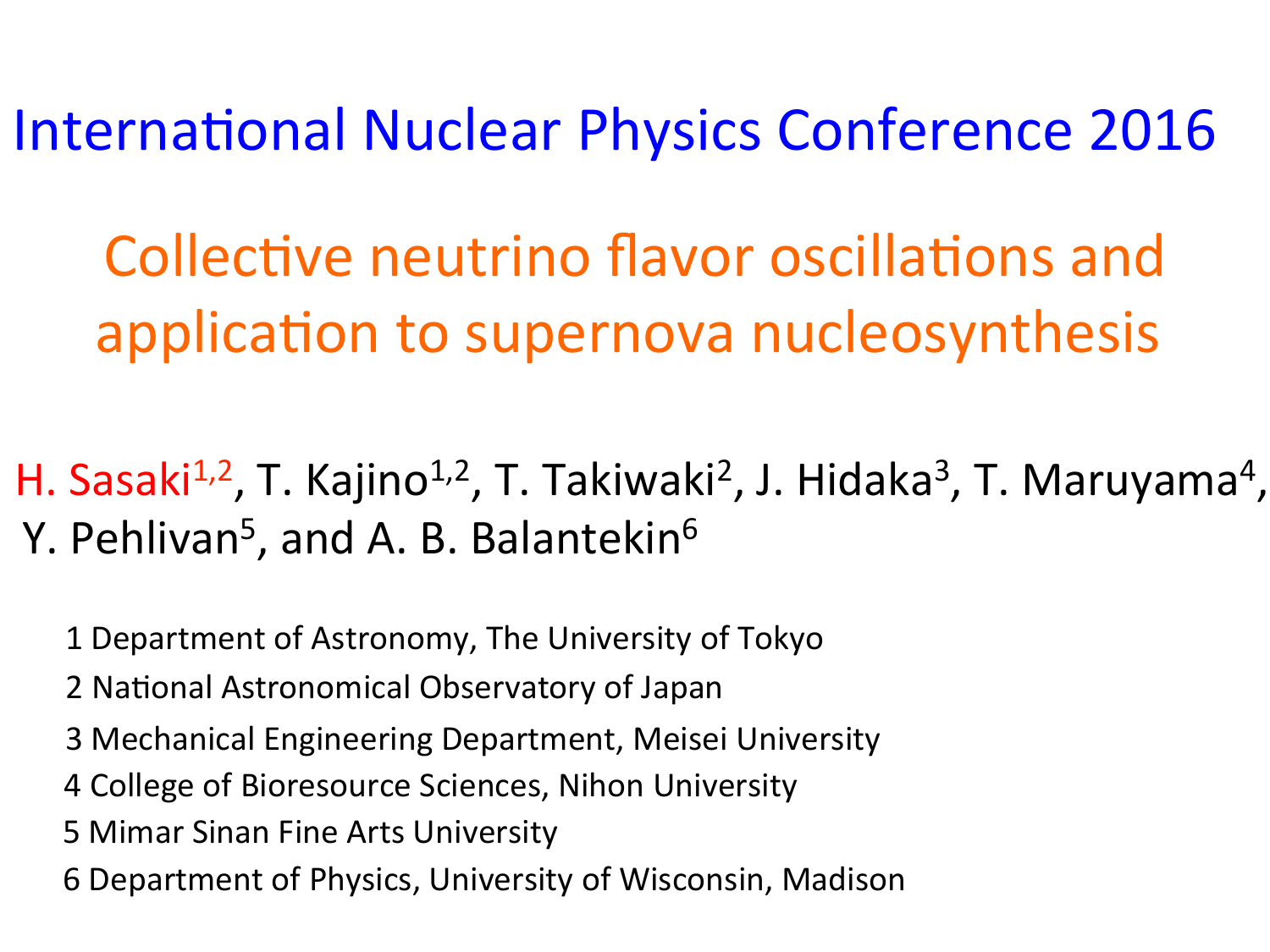# Neutrino oscillations

Transition from a flavor state to another flavor state

$$
v_{\alpha} \longleftrightarrow v_{\beta} \qquad \alpha, \beta = e, \mu, \tau
$$

Flavor eigenstates are mixing of energy eigenstates in vacuum ⎟⎠ <sup>=</sup> *<sup>U</sup>*  $\overline{\phantom{a}}$  $\overline{a}$ **b** ⎟⎠

=Mass eigenstates

$$
\begin{pmatrix}\n\nu_e \\
\nu_\mu \\
\nu_\tau\n\end{pmatrix}_{\text{flavor}} = U \begin{pmatrix}\n\nu_1 \\
\nu_2 \\
\nu_3\n\end{pmatrix}_{\text{mass}}
$$
\n
$$
\begin{pmatrix}\n1 & 0 & 0 \\
0 & \cos \theta_{23} & \sin \theta_{23} \\
0 & -\sin \theta_{23} & \cos \theta_{23}\n\end{pmatrix} \begin{pmatrix}\n\cos \theta_{13} & 0 & \sin \theta_{13} e^{-i\delta} \\
0 & 1 & 0 \\
-\sin \theta_{13} e^{i\delta} & 0 & \cos \theta_{13}\n\end{pmatrix} \begin{pmatrix}\n\cos \theta_{12} & \sin \theta_{12} & 0 \\
-\sin \theta_{12} & \cos \theta_{12} & 0 \\
0 & 0 & 1\n\end{pmatrix}
$$

PMNS matrix  $\overline{1}$   $\overline{1}$   $\overline{1}$   $\overline{1}$   $\overline{5}$   $\overline{1}$ 1 0 0 idtrix causes fieutri cos θ<sup>13</sup> 0 sin θ13e−*i*<sup>δ</sup> This matrix causes neutrino oscillations VIIV.<br>T cos θ<sub>12</sub> sin θ12 sin θ12 sin θ12 sin θ12 sin θ12 sin θ12 sin θ12 sin θ12 sin θ12 sin θ12 sin θ12 sin θ12 sin θ12 sin θ12 sin θ12 sin θ12 sin θ12 sin θ12 sin θ12 sin θ12 sin θ12 sin θ12 sin θ12 sin θ12 sin θ12 sin θ12 sin  $\overline{\phantom{a}}$  singulared  $\overline{\phantom{a}}$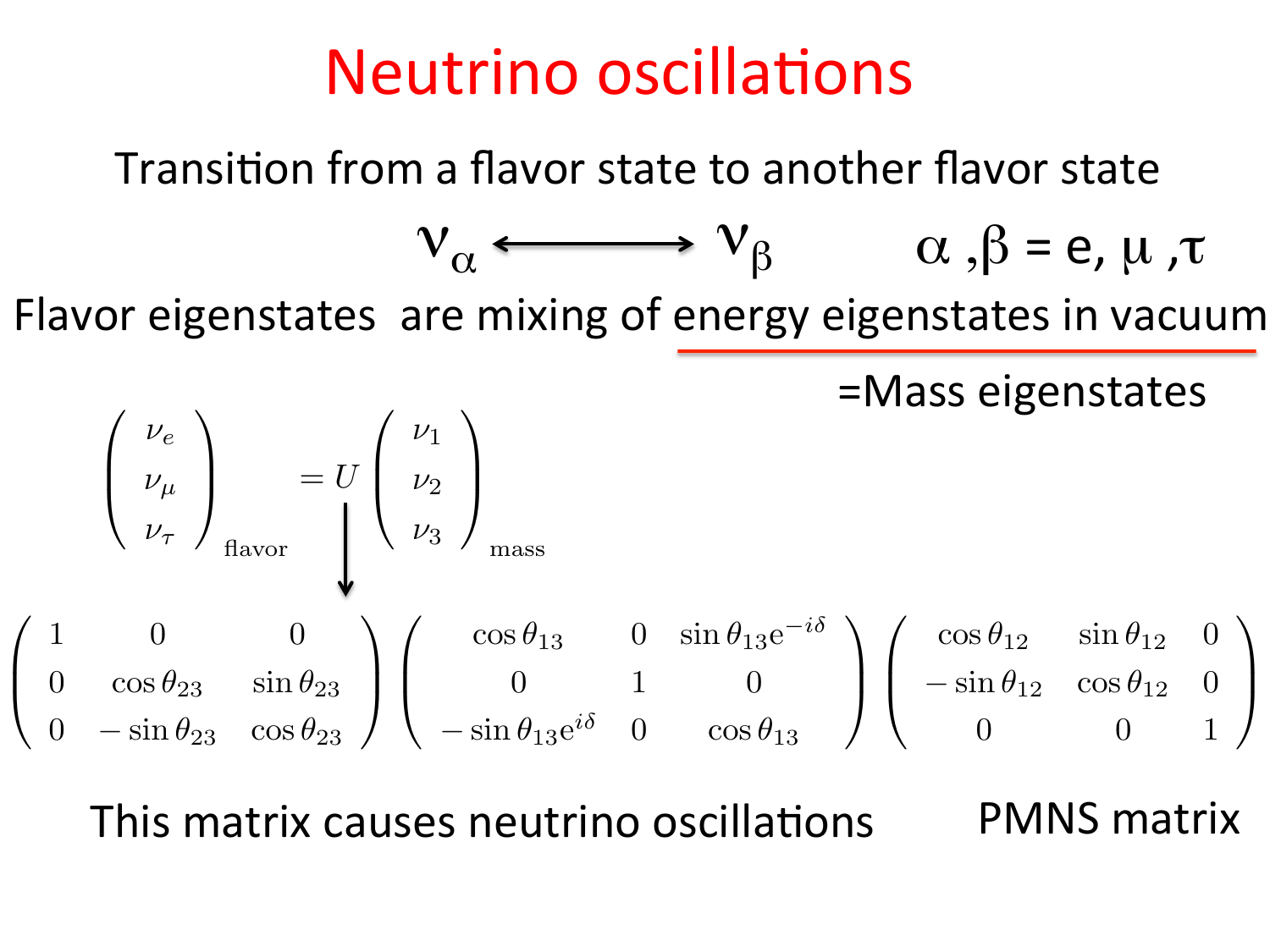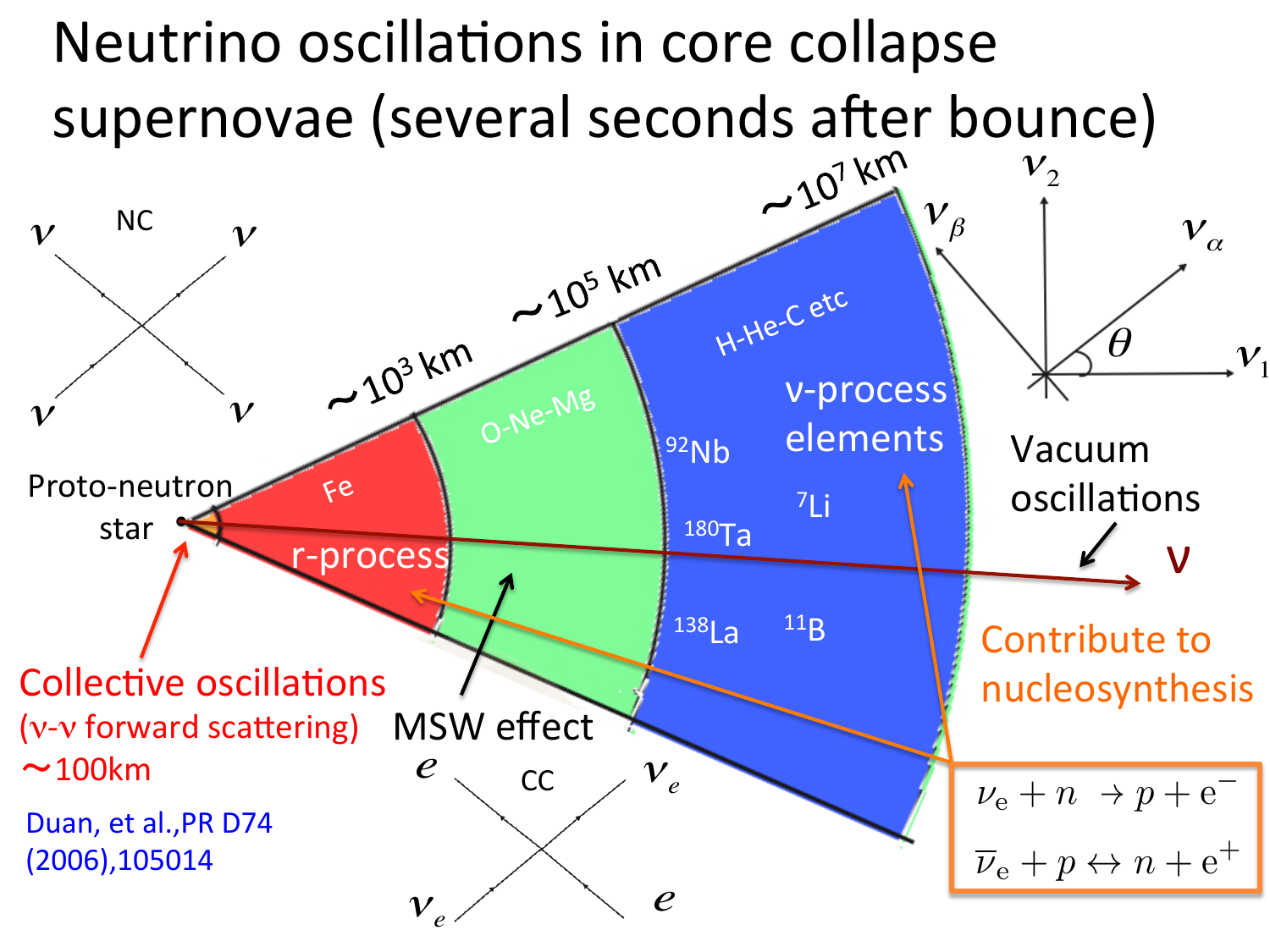## Purpose of our Research

Collective oscillations will play significant roles in supernova nucleosynthesis

 $\rightarrow$  Study collective oscillations and their effects on nucleosynthesis

### What we did

 $\rightarrow$  Calcultate 3 flavor collective oscillations and apply these results to network calculation in both mass hierarchy

$$
\Delta m_{32}^2 = m_3^2 - m_2^2
$$
\n
$$
\Delta m_{32}^2 > 0 \quad \text{....} \quad \text{Normal mass hierarchy}
$$
\n
$$
\Delta m_{32}^2 < 0 \quad \text{....} \quad \text{Inverted mass hierarchy}
$$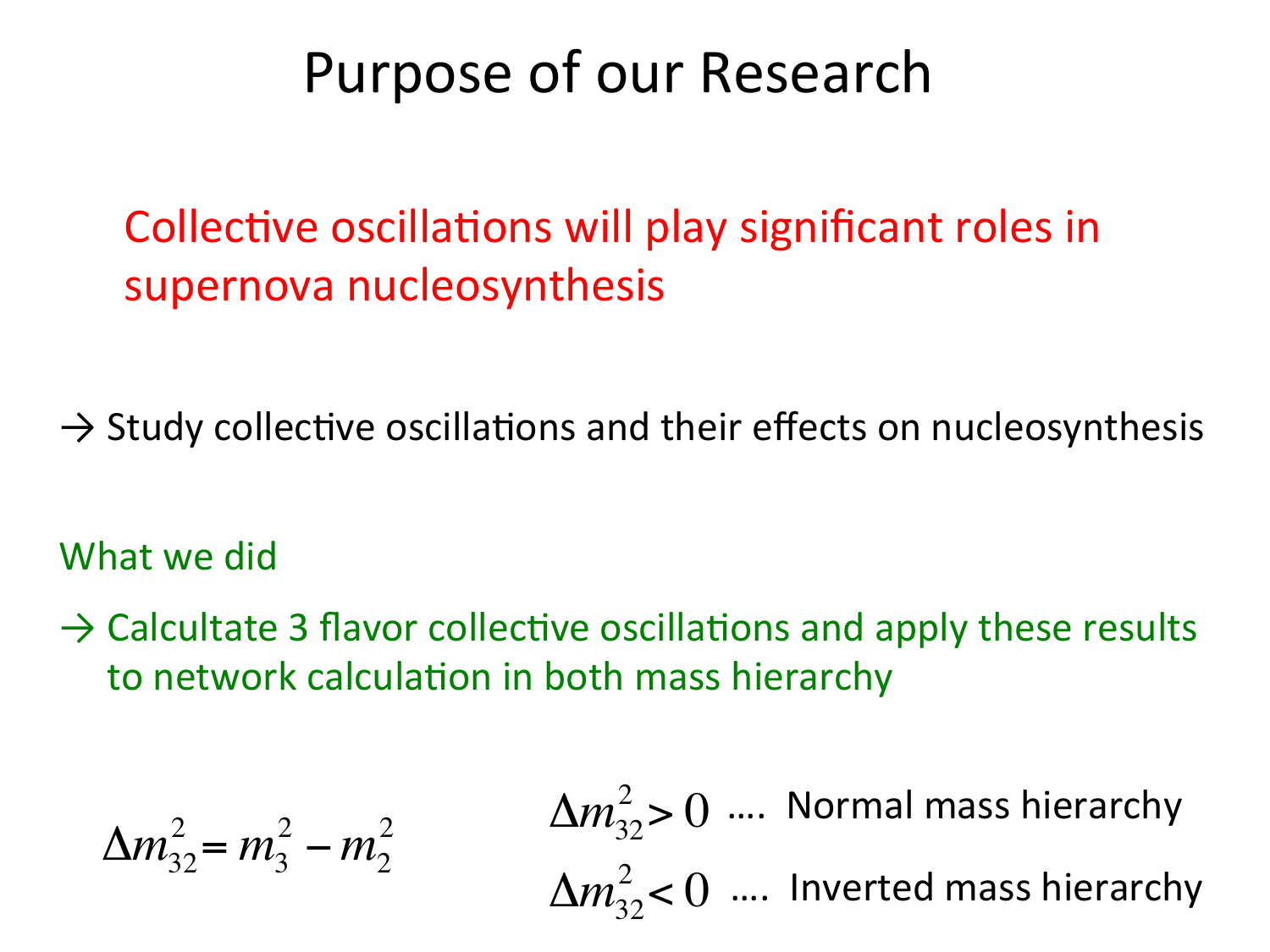## Model & Assumption

**Our Model** 

 $\cdot$  15 M. progenitor (model "s15s7b2"), 1.2 s after bounce

S.E. Woosley and T.A.Weaver, 1995, ApJS, 101, 181

- ・Spherical symmetric and steady state
- Neutrino sphere:  $R = 20$  km

Assumption

- $\cdot$  Mixing parameters  $(\theta_{ij}, \Delta m_{ij}^2)$  from PDG
- **H** Mean field v-v forward scattering term  $H_{\nu\nu}$ G. Sigl and G. Rafflet,1993,NP B406,423

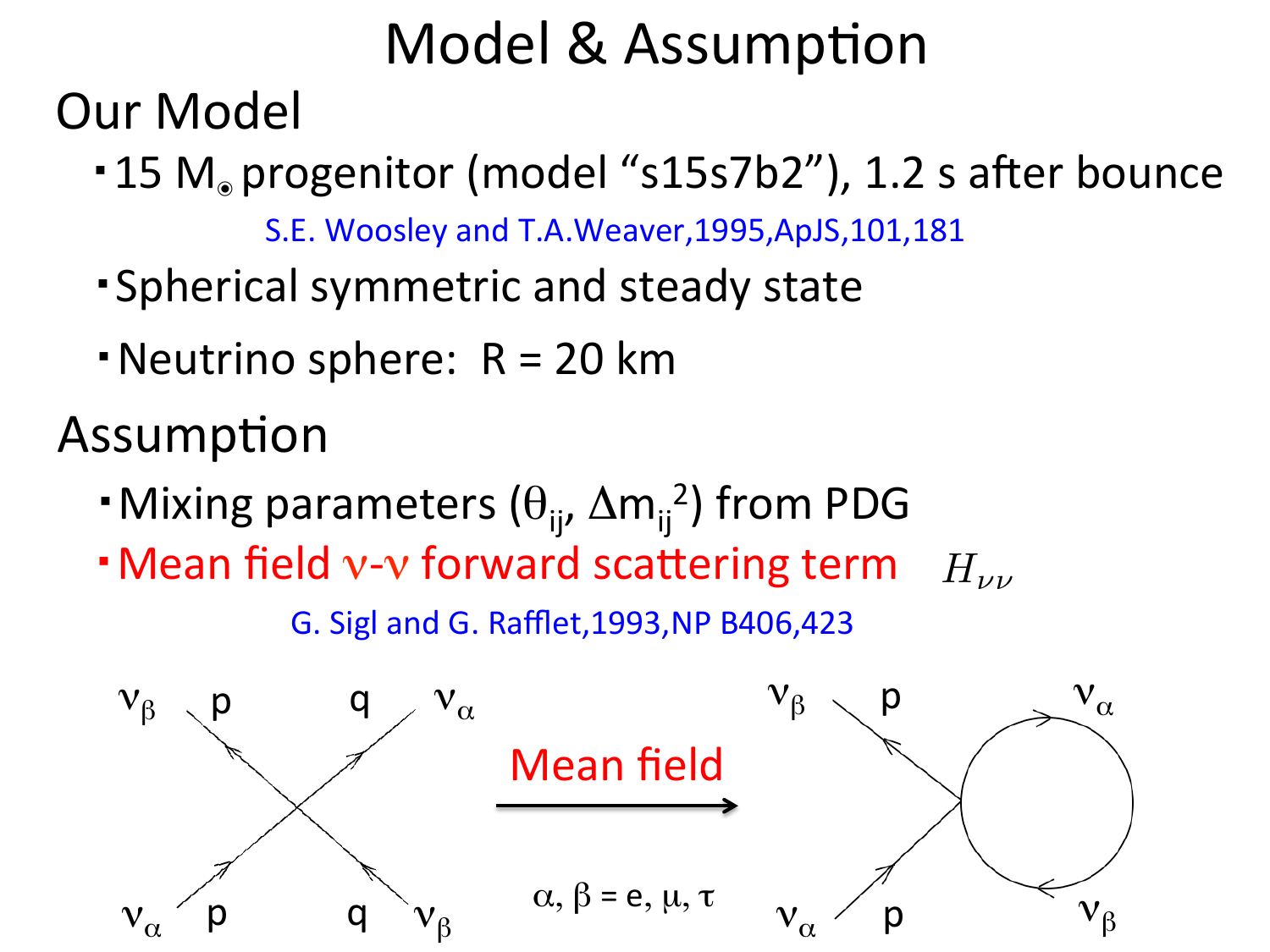### Formalism ρ(*r, E,* p) ρ(*r, E,* p)

G. Sigl and G. Rafflet,1993, Nucl. Phys. B 406,423 ρ(*t,* r*,* p)αβ

## We calculate the evolution of 3 x 3 density matrix ρ(*r, E,* p)

$$
\qquad \qquad \textbf{on of} \qquad \qquad \rho(t,\mathbf{r},\mathbf{p}) \quad \qquad \overline{\rho}(t,\mathbf{r},\mathbf{p})
$$

 $\langle a_j^\dagger({\bf p})a_i({\bf p}')\rangle=(2\pi)^3\delta^{(3)}({\bf p-p}')(\rho_{\bf p})_{ij}\quad a_i({\bf p}')$  .... annihilation operator of  ${\bf v_i}$  $\langle b_i^\dagger({\bf p})b_j({\bf p}')\rangle=(2\pi)^3\delta^{(3)}({\bf p-p}')(\overline{\rho_{\bf p}})_{ij}$   $\quad b_j({\bf p}')$  .... annihilation operator of  ${\bf \bar v_j}$  $\begin{bmatrix} 0 & \frac{1}{\rho} \end{bmatrix}$ ν = νe*,* ν<sup>e</sup>  $\alpha > 3 \zeta(3)$  (a)  $\alpha > 3 \zeta(3)$  (b)  $\alpha$  annihilation operator of  $\bar{v}$ Ensemble average of Heisenberg equation of  $a_j^{\dagger}(\mathbf{p})a_i(\mathbf{p}')$   $b_i^{\dagger}(\mathbf{p})b_j(\mathbf{p}')$  $\ket{b} = (2\pi)^3 \delta^{(3)}(\mathbf{p} - \mathbf{p}')(\overline{\rho_{\mathbf{p}}})_{ij}$   $b_j(\mathbf{p}')$  .... annihilation operator of  $\bar{\mathbf{v}}_j$  $\dot{\rho} = -i[H,\rho] \quad \dot{\overline{\rho}} = -i[H,\overline{\rho}]$ We solve these equations !! ρ˙ = −*i*[*H,* ρ] (9)  $\lim_{h \to 0} \mathbf{p} \cdot \int_a^{\dagger}(\mathbf{p}) a_i(\mathbf{p}') h_i^{\dagger}(\mathbf{p}) b_i(\mathbf{p}')$ *H*  $a_i(\mathbf{p}')$  .... annihilation operator of

**EVALUARE EVALUARE EVALUARE:** FORWARD CONTROLLER MEAN Mean field v-v forward scattering term  $H = H_{\text{Vacuum}} + H_{\text{MSW}} + H_{\nu\nu}$  .... Hamiltonian in flavor space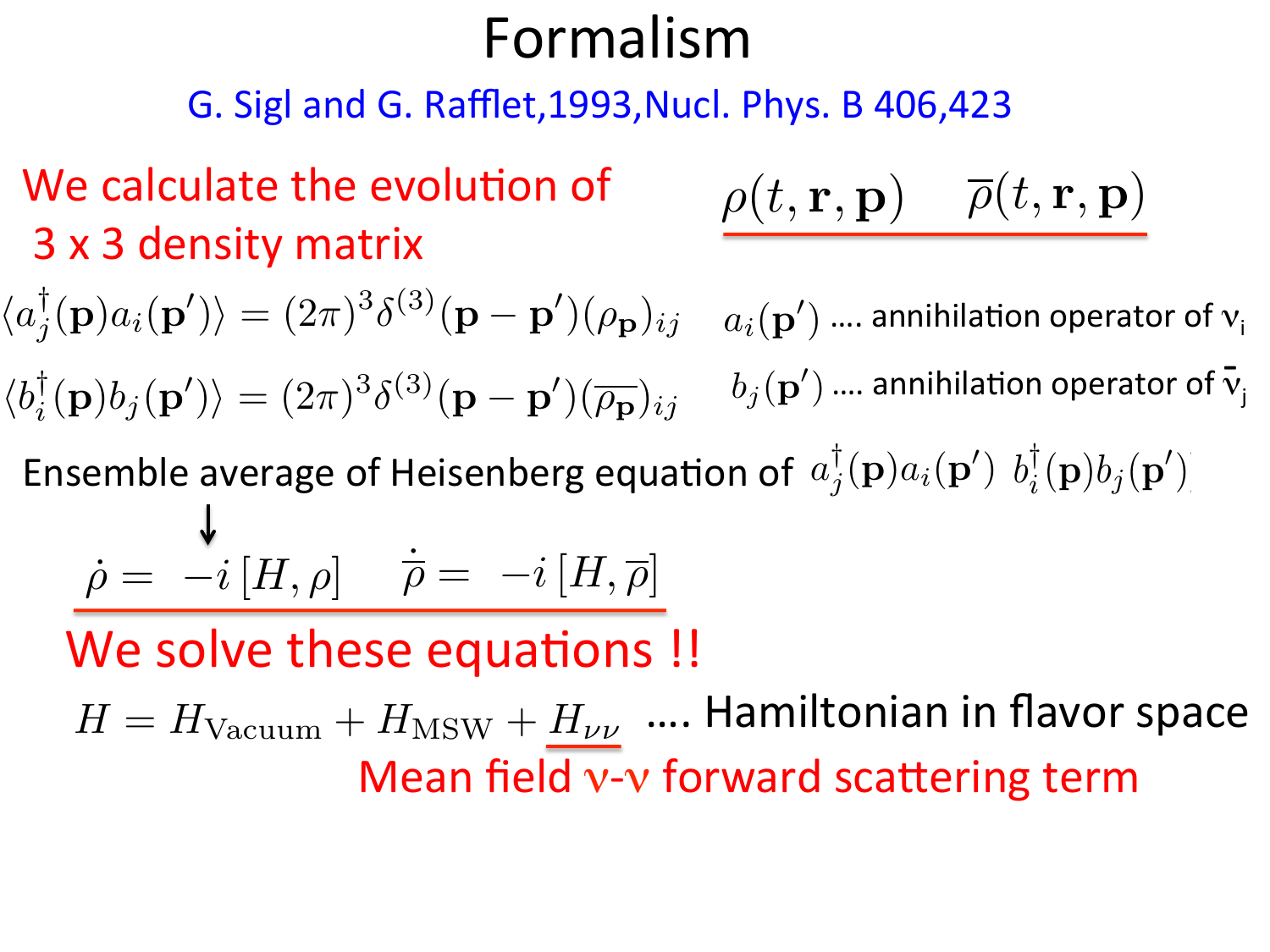# Evolution of  $\overline{\rho}_{ee}$  ( $\nabla$ <sub>e</sub> probability)

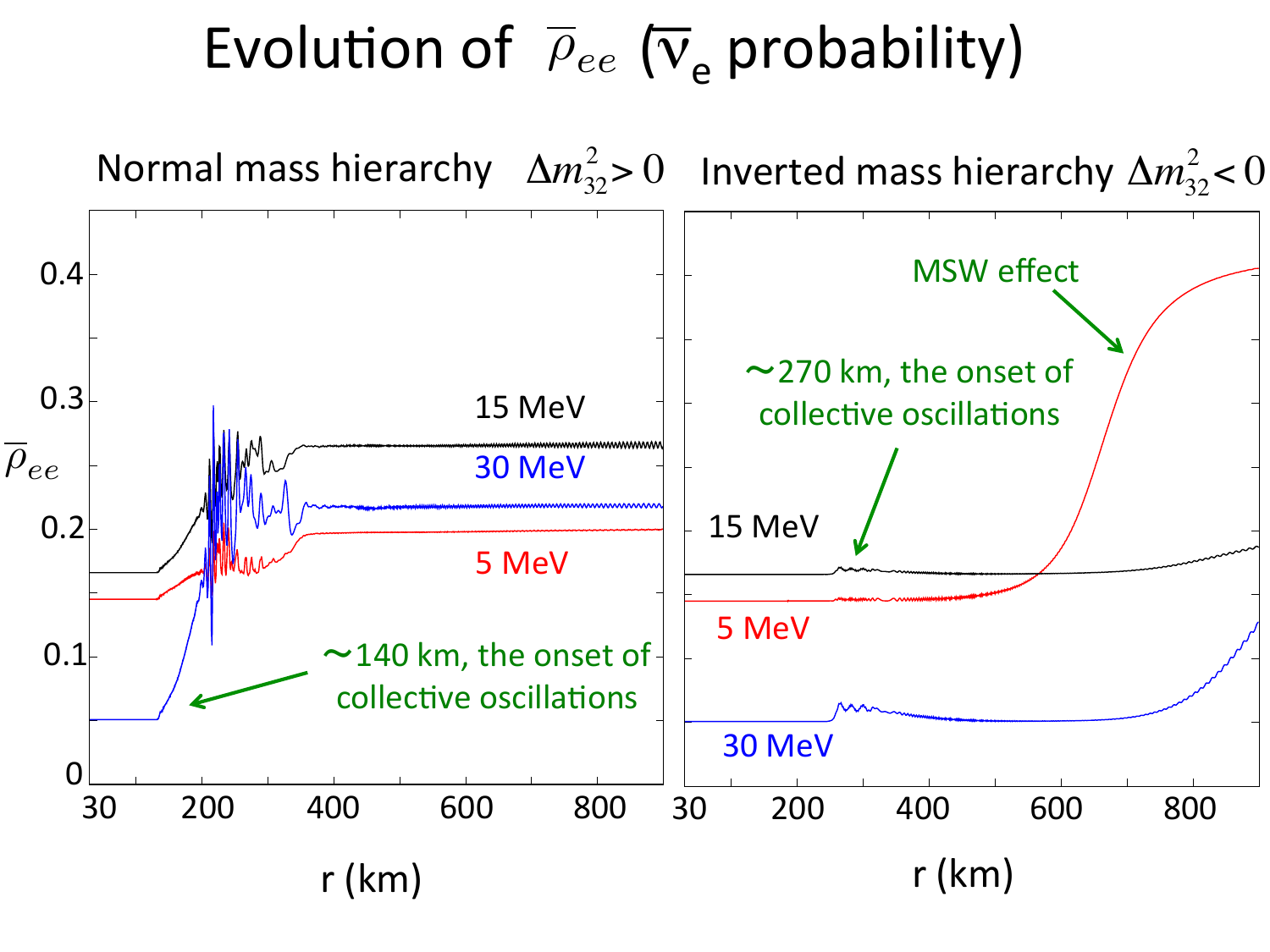#### Mass fraction of nucleus  $\overline{\mathsf{c}}$  c  $\overline{\mathsf{f}}$ **Taction of nι** exp #

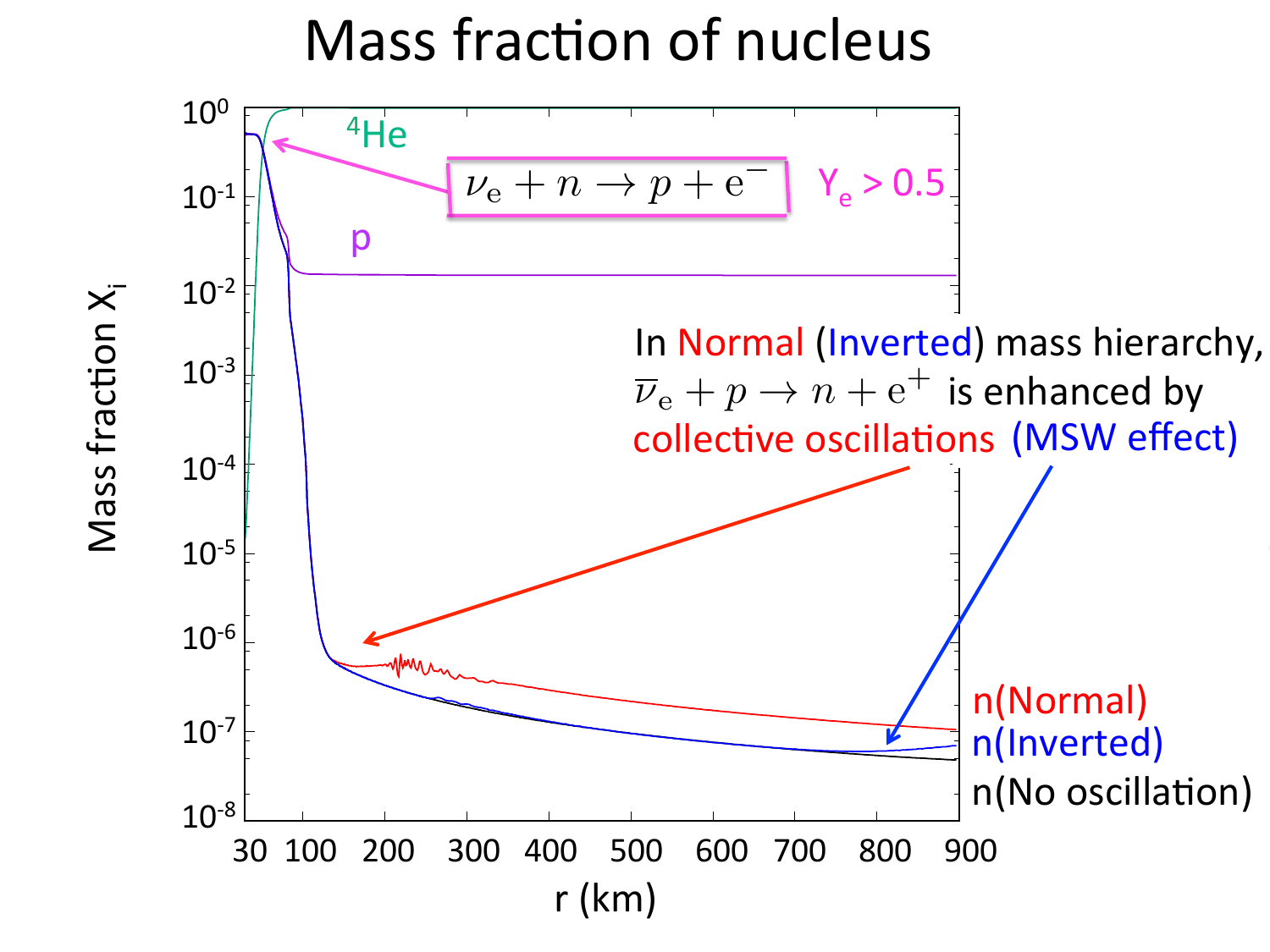## vp process and onset of oscillations

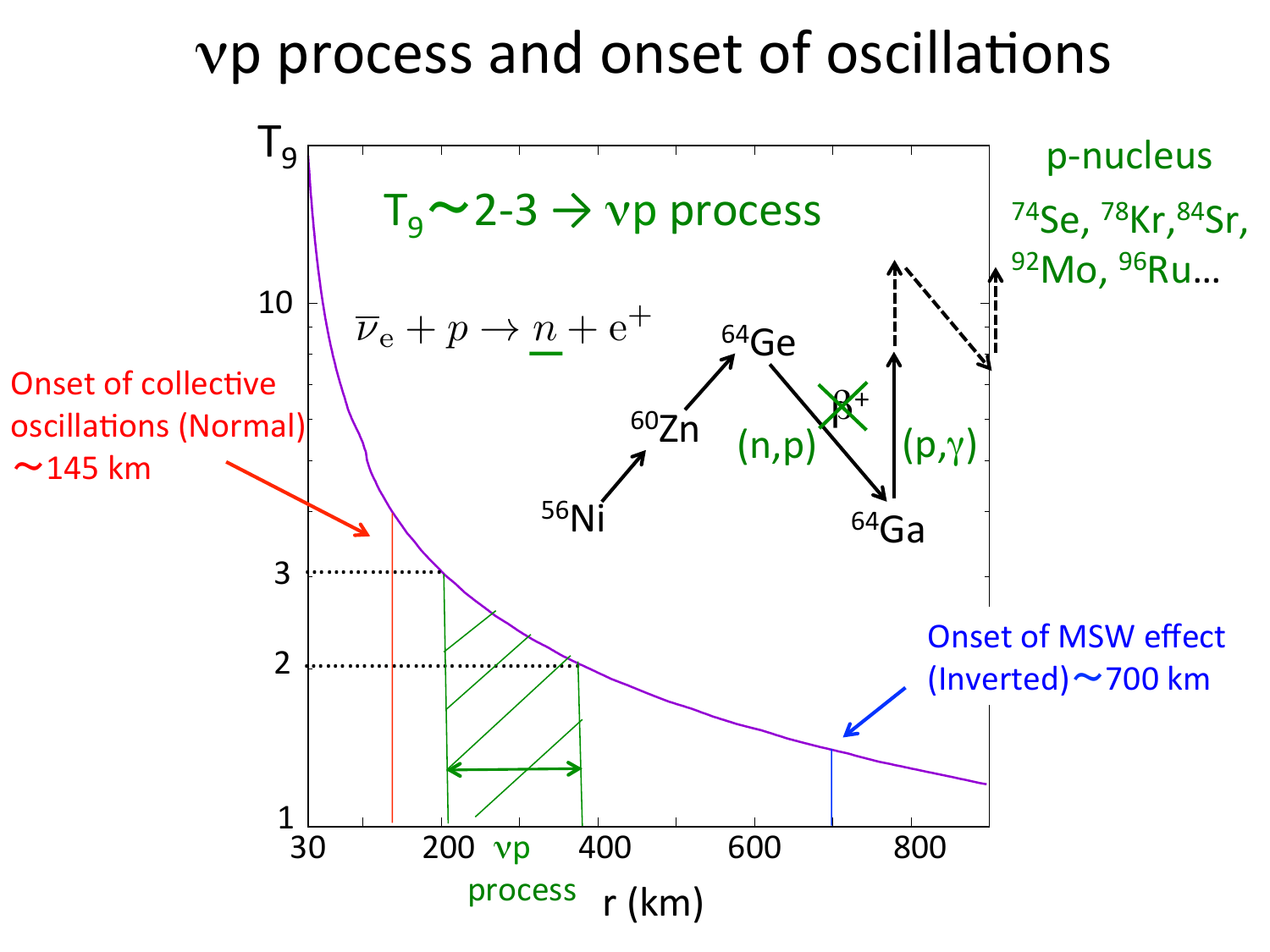## Final mass fraction

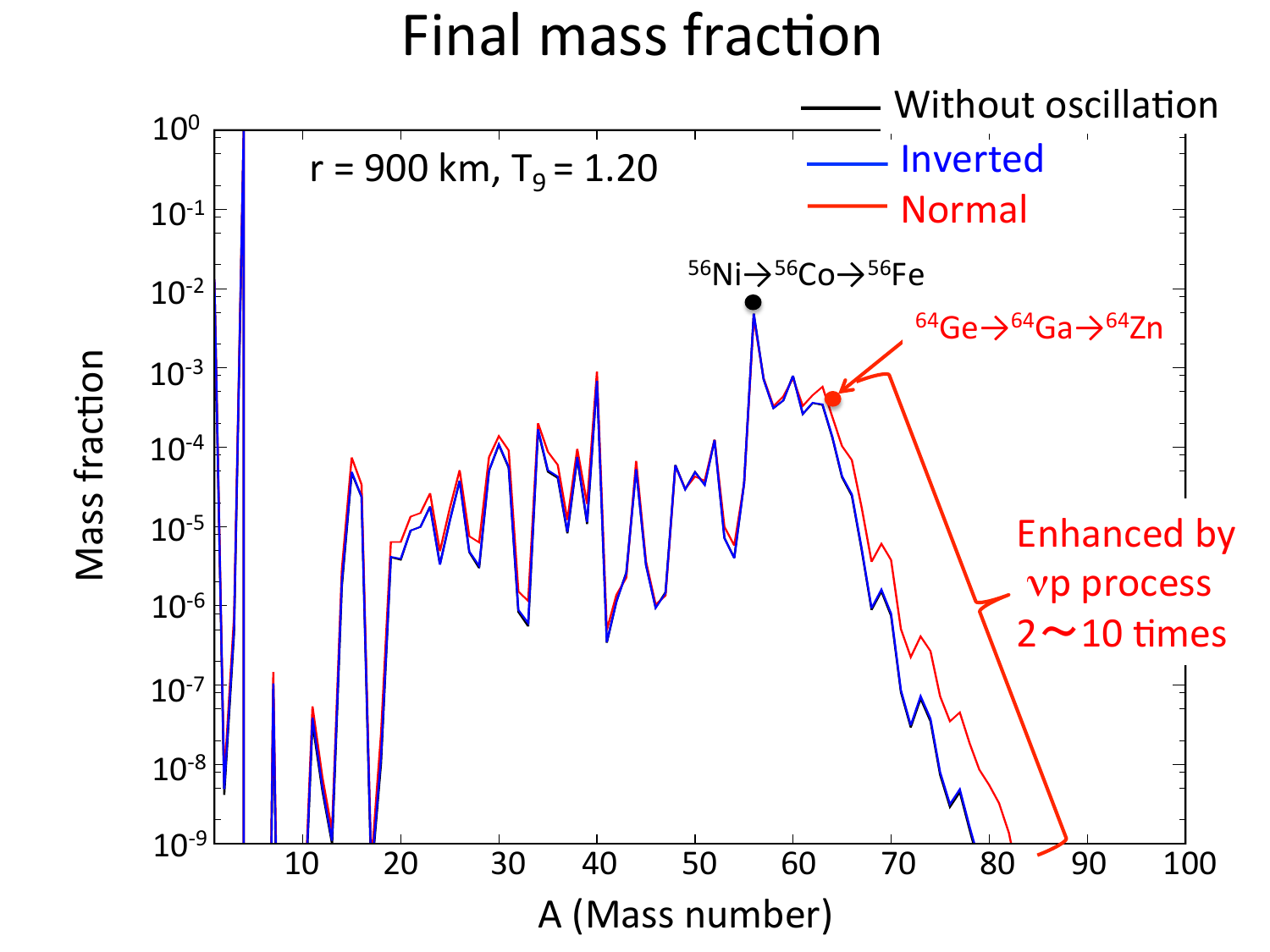## Future prospects

- Choose other trajectories and study oscillation effects on νp process elements
- Interpret oscillation phenomena analytically
- Beyond mean field

Y. Pehlivan, et al., Phys. Rev. D, **84**, 065008, 2011